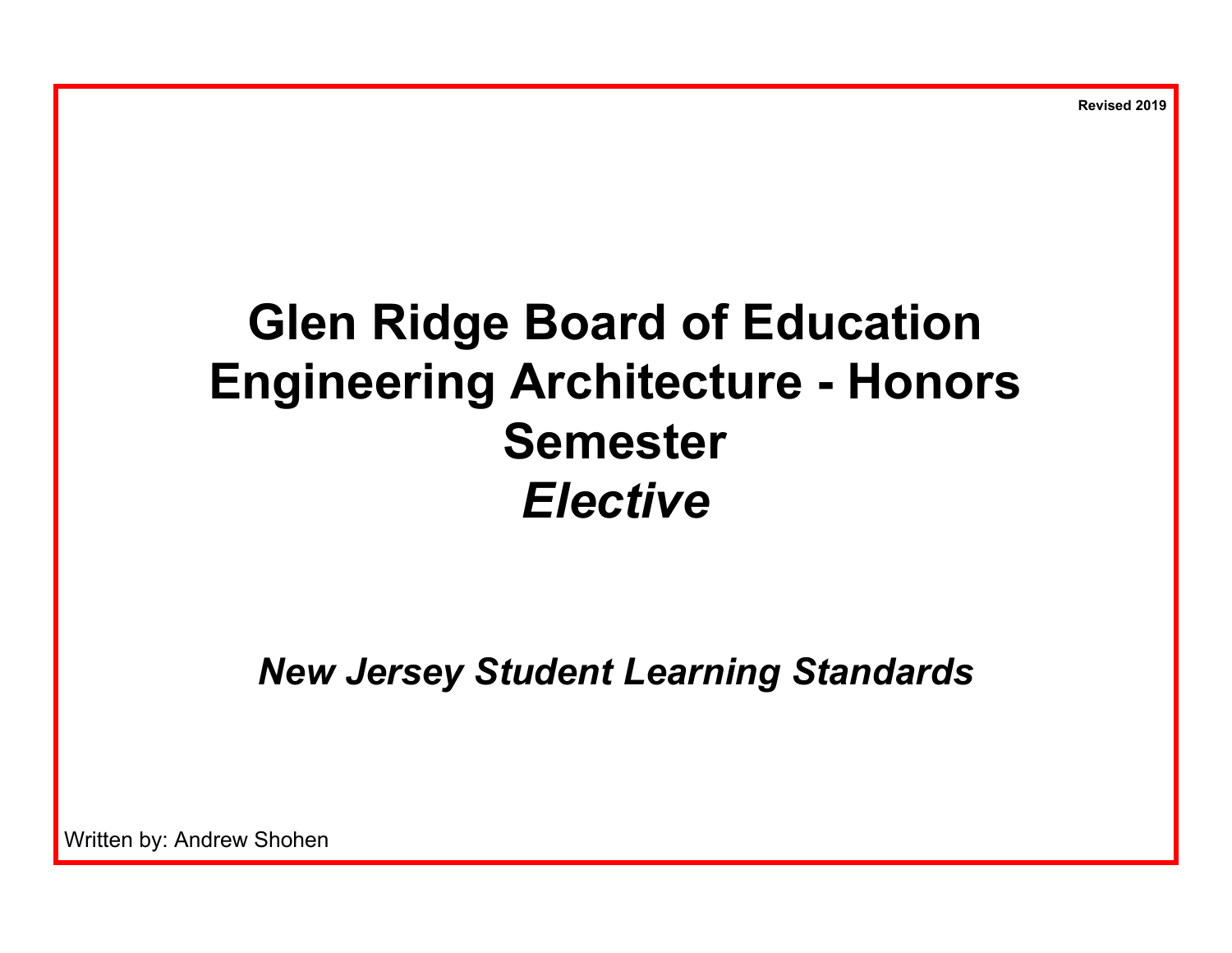#### **Computer Science, Engineering, and Technology Mission Statement:**

Since computational thinking and problem solving are integral parts of our lives and 21st century learning, students must be actively involved in their Computer Science, Engineering, and Technology (CSET) education. The CSET curricula will emphasize thinking skills through a balance of computation, intuition, common sense, logic, design, analysis, and technology. Students will use a combination of technology and critical thinking to solve real-world problems. To achieve these goals, students will be taught a standards-based curriculum that is aligned with the New Jersey Curriculum Standards.

#### **Course Description:**

Upon the successful completion of Computer Aided Design & Drawings II, students develop their knowledge and skills for careers in architecture and construction. This is an advanced level course that continues the progression from previous CAD courses with an emphasis on architectural design. Basic principles of building codes, residential and commercial construction are reviewed. Floor plans, electrical plans, section plans, elevations, and site plans are essential. This experience will allow the students to be creative and explore new techniques while reinforcing CAD skills. Autodesk Revit software will be utilized during this course. Using Revit students learn to create professional architectural plans that meet industry standards. They will use interior and exterior renderings, and scale models create visual and tangible presentations of their designs. Students will explore college and career opportunities through site visits and guest speakers.

| <b>Engineering Architecture- Honors</b>                                                                                                                                                                                                                                                                                                                                                                 |                                                                                                                                                                                                                                                                                                                                                                      |                                                                                                                                                                                                                                                                                                                                                                                                                                                                               |  |
|---------------------------------------------------------------------------------------------------------------------------------------------------------------------------------------------------------------------------------------------------------------------------------------------------------------------------------------------------------------------------------------------------------|----------------------------------------------------------------------------------------------------------------------------------------------------------------------------------------------------------------------------------------------------------------------------------------------------------------------------------------------------------------------|-------------------------------------------------------------------------------------------------------------------------------------------------------------------------------------------------------------------------------------------------------------------------------------------------------------------------------------------------------------------------------------------------------------------------------------------------------------------------------|--|
|                                                                                                                                                                                                                                                                                                                                                                                                         | Unit 1: Advanced Architecture & Survey Planning                                                                                                                                                                                                                                                                                                                      |                                                                                                                                                                                                                                                                                                                                                                                                                                                                               |  |
| Time Allotted (days of instruction): 45 days                                                                                                                                                                                                                                                                                                                                                            |                                                                                                                                                                                                                                                                                                                                                                      |                                                                                                                                                                                                                                                                                                                                                                                                                                                                               |  |
| New Jersey Student Learning Standards (NJSLS)                                                                                                                                                                                                                                                                                                                                                           |                                                                                                                                                                                                                                                                                                                                                                      |                                                                                                                                                                                                                                                                                                                                                                                                                                                                               |  |
|                                                                                                                                                                                                                                                                                                                                                                                                         |                                                                                                                                                                                                                                                                                                                                                                      | 8.2.12.C.3: Analyze a product or system for factors such as safety, reliability, economic considerations, quality control, environmental                                                                                                                                                                                                                                                                                                                                      |  |
|                                                                                                                                                                                                                                                                                                                                                                                                         | concerns, manufacturability, maintenance and repair, and human factors engineering (ergonomics).                                                                                                                                                                                                                                                                     |                                                                                                                                                                                                                                                                                                                                                                                                                                                                               |  |
| $\bullet$                                                                                                                                                                                                                                                                                                                                                                                               | 9.3.12.AC.1: Use vocabulary, symbols and formulas common to architecture and construction.                                                                                                                                                                                                                                                                           |                                                                                                                                                                                                                                                                                                                                                                                                                                                                               |  |
|                                                                                                                                                                                                                                                                                                                                                                                                         | 9.3.12.AC.6: Read, interpret and use technical drawings, documents and specifications to plan a project.                                                                                                                                                                                                                                                             |                                                                                                                                                                                                                                                                                                                                                                                                                                                                               |  |
| 9.3.12.AC-DES.4: Apply building codes, laws and rules in the project design.<br>$\bullet$                                                                                                                                                                                                                                                                                                               |                                                                                                                                                                                                                                                                                                                                                                      |                                                                                                                                                                                                                                                                                                                                                                                                                                                                               |  |
| • 9.3.12.AC-DES.6: Apply the techniques and skills of modern drafting, design, engineering and construction to projects.                                                                                                                                                                                                                                                                                |                                                                                                                                                                                                                                                                                                                                                                      |                                                                                                                                                                                                                                                                                                                                                                                                                                                                               |  |
|                                                                                                                                                                                                                                                                                                                                                                                                         |                                                                                                                                                                                                                                                                                                                                                                      |                                                                                                                                                                                                                                                                                                                                                                                                                                                                               |  |
| <b>Essential Questions</b>                                                                                                                                                                                                                                                                                                                                                                              | <b>Student Learning Objectives</b>                                                                                                                                                                                                                                                                                                                                   | <b>Activities</b>                                                                                                                                                                                                                                                                                                                                                                                                                                                             |  |
| How have modern CAD systems and<br>$\bullet$<br>the use of Building Information<br>Modeling (BIM) allowed the client to be<br>more influential in the design process of<br>the building?<br>How can an architect design the best<br>possible plan for a client while following<br>national and local building codes?<br>How do modern architects design for<br>specific spaces and client's needs while | Use an architectural designing<br>program to draw and dimension a<br>residential building from the<br>foundation to the roof. (9.3.12.AC.2)<br>Apply modern architectural 3D<br>modeling equipment to design<br>residential homes. (9.3.12.AC.6)<br>Identify and draw local architectural<br>styles and roof styles. (9.3.12.AC.4)<br>Generate interior and exterior | Students will design and produce a series of<br>advanced architectural drawings.<br>Students will complete exercises for developing<br>design skills in architecture.<br>Students will complete a bill of materials chart to<br>determine the cost of lumber for their design.<br>Students will construct a scale model following<br>$\bullet$<br>client or competition requirements.<br>Students will complete classroom exercises on<br>$\bullet$<br>architectural details. |  |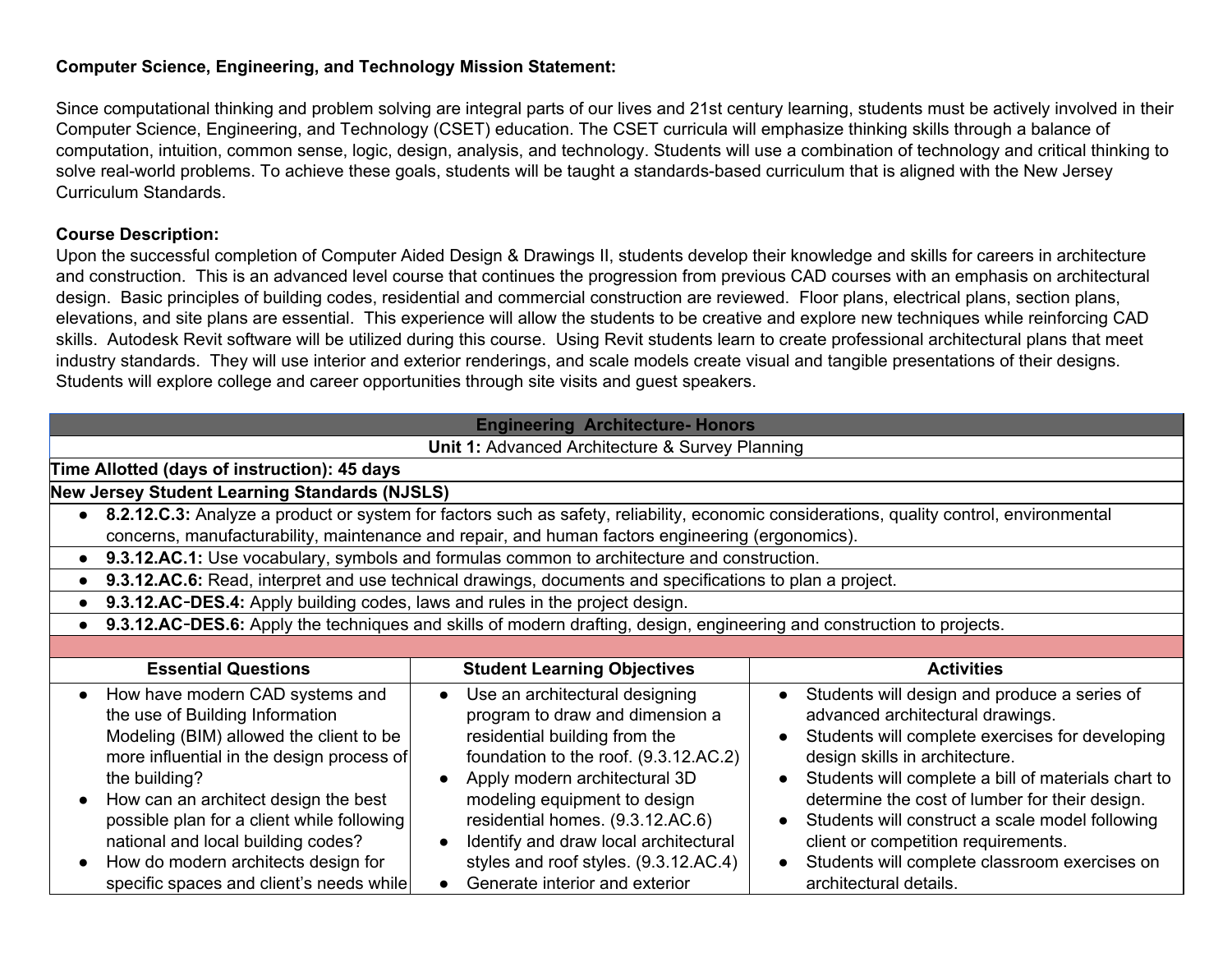limiting materials and cost?

- Is it better to redesign existing spaces or rebuild existing spaces?
- What skills are necessary to be a professional surveyor?
- Why do you need a surveying drawing?
- Typical site plan drawings contain what features?
- What are the key items in an architectural portfolio?

elevation drawings. (9.3.12.AC-DES.6)

- Construct a table for window and door schedules. (9.3.12.AC-CST.4)
- Draw an electrical schematic plan for a residential house. (9.3.12.AC.1)
- Create a ledged for the electrical schematic plan. (9.3.12.AC.1)
- Construct a plot and survey plan by manually entering in elevations. (M.G-MG.A.3**)**
- Import terrain from Google earth GPS elevations. (9.3.12.AC.2)
- Design spaces that allows for standard room appliances and furniture. (8.2.12.C.3)
- Follow local and national building codes when designing a residential floor plan. (9.3.12.AC-DES.4) & (9.3.12.AC.3)
- Import components into the plan from inside the program and from online resources. (9.3.12.AC-DES.8)
- Create interior and exterior renderings of spaces. (9.3.12.AR-VIS.3)
- Develop an understanding of career opportunities in architecture by producing plans for architectural CAD competitions. (9.3.12.AC.7)
- Create structures and models of high craftsmanship for architectural competitions. (9.3.12.AC-DES.7)
- Students will design residential structures for specific client needs.
- Students will redesign spaces for specific client needs.
- Students will design surveys and plot plans that follow clients and competition requirements.

## **STEAM Activity:**

- Green Architectural renovation: Given a basic residential model students will design and construct a scale model of "green" architectural renovation/additional feature to add to the house. Design and build a feature to make the home more energy efficient and reduce negative impacts on the environment.
- Scale Residential Model: Following rules from an architectural design competition, students will develop a set of architectural plans and related materials for an architectural design challenge and construct a physical, as well as a computer-generated model, to accurately depict their design.

## **Enrichment Activities**:

- Sample drawings for each assigned project and each assigned drawing.
- Sample model for the students to use as examples.
- Visual examples from past competition winners.
- **●** Real life architectural plans may be shown to display working architectural drawings.
- $\bullet$  Design a house showing (floor plans, elevations, section views, detail views and window and door schedules).
- Design a one story restaurant with the following details: Entry, Reception area, Waiting area, Restrooms, Bar/lounge area (separate), Beverage area for wait staff, Dining room, Tables, chairs and/or booths, Kitchen, Food delivery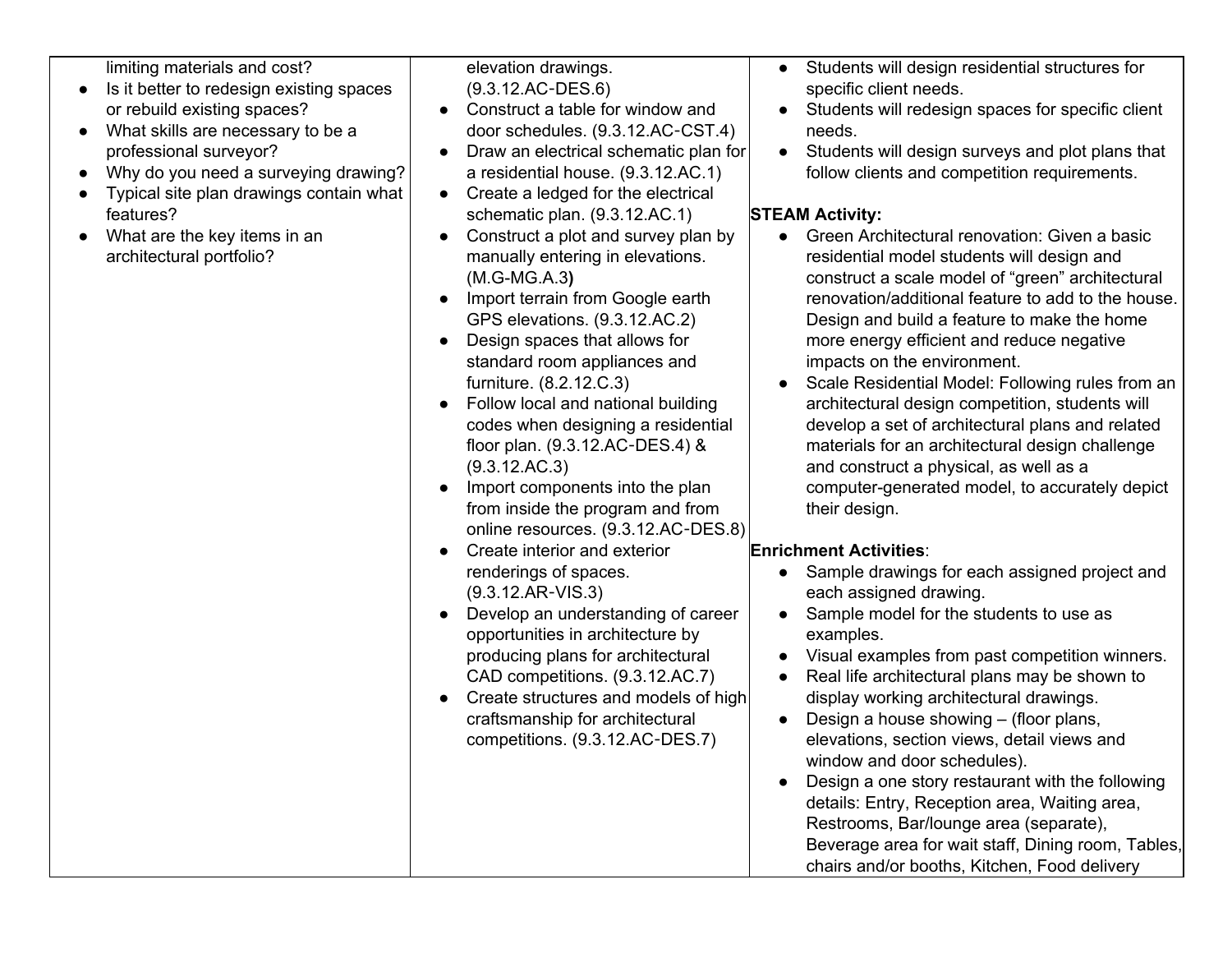|                            | area, Windows & doors.<br>Designing an electrical schematic system for a<br>house that shows switches, outlets, GFCI outlets,<br>lighting, wire, smoke detectors, phone jacks and<br>the power panel.<br>Architecture competition: See Synergis for<br>current competition:<br>http://www.synergis.com/industries/education<br>NJTSA competition: http://njtsa.pages.tcnj.edu for<br>current competition.                                                                                                                                                                                            |
|----------------------------|------------------------------------------------------------------------------------------------------------------------------------------------------------------------------------------------------------------------------------------------------------------------------------------------------------------------------------------------------------------------------------------------------------------------------------------------------------------------------------------------------------------------------------------------------------------------------------------------------|
| <b>Resources/Materials</b> | Digital Handouts of drawings and procedures.<br>Textbooks: Architecture Residential Drafting and Design<br><b>Computers with Autodesk Revit installed</b><br><b>Plotter/Printers</b><br>3D printer<br>Smartboard<br>Calculator<br><b>Rulers</b><br>Foam core<br>Balsa wood<br>Modeling tools<br><b>Online Resources:</b><br>Mr. Shohen's page: http://www.glenridge.org/Page/3606<br>Revitcity: http://www.revitcity.com/index.php<br>Autodesk Seek: http://seek.autodesk.com/<br>House Plans: https://www.houseplans.com/                                                                           |
|                            | <b>Bathroom Design Rules:</b><br>http://starcraftcustombuilders.com/bath.design.rules.htm#.V6t-iSMrK_E<br>Kitchens Design and Codes:<br>http://starcraftcustombuilders.com/kitchen.design.rules.htm#.V6t-2CMrK E<br>Foam Modeling:<br>https://www.pinterest.com/pin/188517934375114846/<br>https://www.youtube.com/channel/UCb5TRJQQDUFDblVYbTGvh8w<br>TSA:<br>http://tsa.mountainview.groupfusion.net/modules/locker/files/get_group_file.phtml?gid=478600<br>4&fid=29485514<br>Green architecture:<br>http://science.howstuffworks.com/engineering/structural/5-elements-of-green-architecture.htm |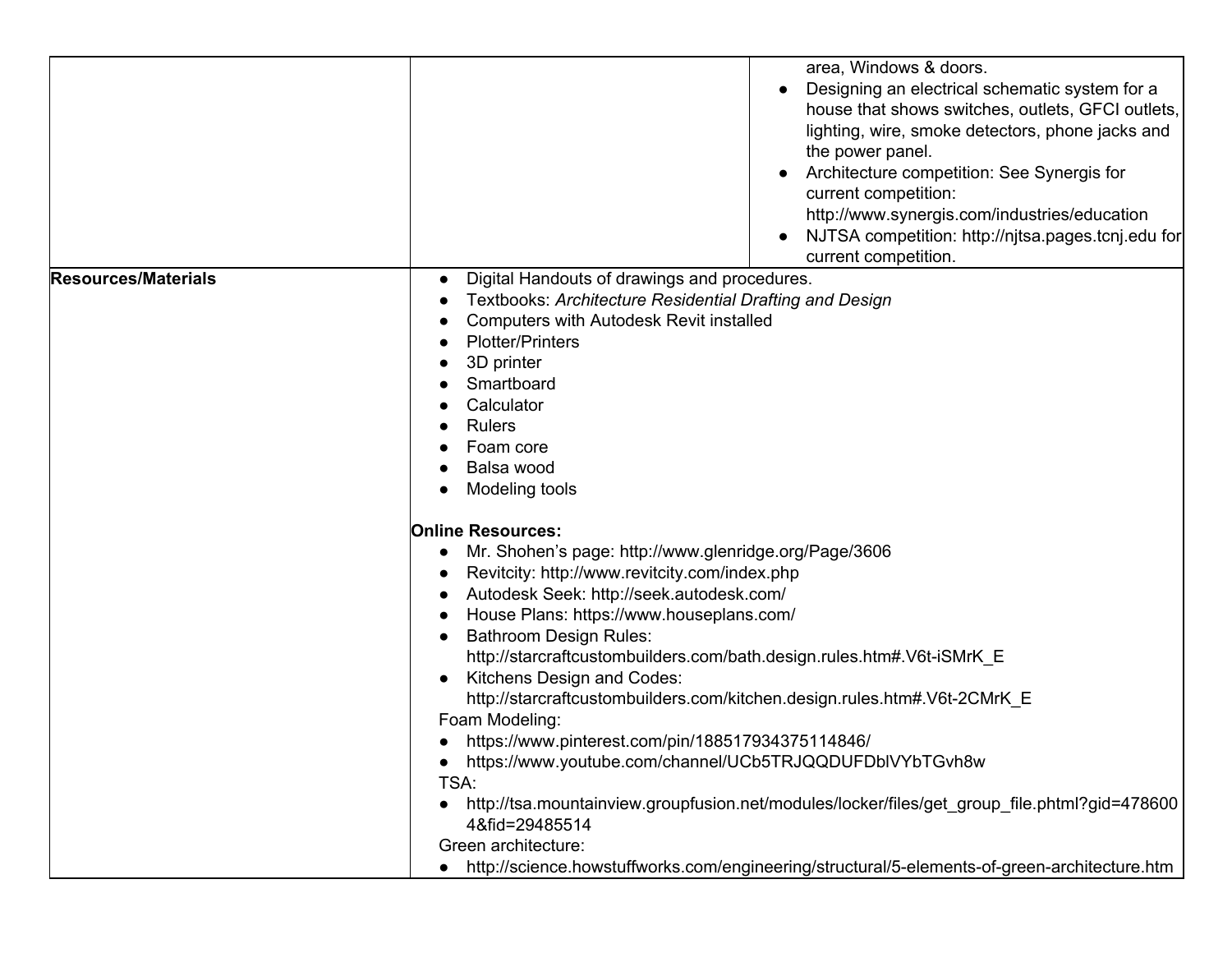|                                      | http://architecture.about.com/od/greenconcepts/g/green.htm                                                                                                                                                                                                                                                                                                                                                                                                                                                                                                                                                                                                                                                                                                                                                                                                                                                                                                         |  |  |
|--------------------------------------|--------------------------------------------------------------------------------------------------------------------------------------------------------------------------------------------------------------------------------------------------------------------------------------------------------------------------------------------------------------------------------------------------------------------------------------------------------------------------------------------------------------------------------------------------------------------------------------------------------------------------------------------------------------------------------------------------------------------------------------------------------------------------------------------------------------------------------------------------------------------------------------------------------------------------------------------------------------------|--|--|
| <b>Interdisciplinary Connections</b> | <b>M.G-MG.A.3:</b> Apply geometric methods to solve design problems (e.g., designing an object or<br>structure to satisfy physical constraints or minimize cost; working with typographic grid<br>systems based on ratios).*                                                                                                                                                                                                                                                                                                                                                                                                                                                                                                                                                                                                                                                                                                                                       |  |  |
| 21st Century Life and Careers        | <b>9.2.12.C.7:</b> Examine the professional, legal, and ethical responsibilities for both employers and<br>employees in the global workplace.                                                                                                                                                                                                                                                                                                                                                                                                                                                                                                                                                                                                                                                                                                                                                                                                                      |  |  |
| <b>Technology Standards</b>          | • 9.3.12.AC.2: Use architecture and construction skills to create and manage a project.<br>9.3.12.AC.3: Comply with regulations and applicable codes to establish and manage a legal<br>and safe workplace.<br><b>9.3.12.AC.4:</b> Evaluate the nature and scope of the Architecture & Construction Career Cluster<br>and the role of architecture and construction in society and the economy.<br>9.3.12.AC.7: Describe career opportunities and means to achieve those opportunities in each<br>of the Architecture & Construction Career Pathways.<br>9.3.12.AC-DES.7: Employ appropriate representational media to communicate concepts and<br>project design.<br>9.3.12.AC-DES.8: Apply standards, applications and restrictions pertaining to the selection<br>and use of construction materials, components and assemblies in the project design.<br>9.3.12.AR-VIS.3: Analyze and create two and three-dimensional visual art forms using various<br>media. |  |  |

| <b>Assessments</b>                                                                                                                                                                                       |                                                                                                                                                                                                                                                                                                                                                                                                                               |                                                                                                                                                                                                    |                                                                                                                                                                                        |
|----------------------------------------------------------------------------------------------------------------------------------------------------------------------------------------------------------|-------------------------------------------------------------------------------------------------------------------------------------------------------------------------------------------------------------------------------------------------------------------------------------------------------------------------------------------------------------------------------------------------------------------------------|----------------------------------------------------------------------------------------------------------------------------------------------------------------------------------------------------|----------------------------------------------------------------------------------------------------------------------------------------------------------------------------------------|
| <b>Formative</b>                                                                                                                                                                                         | <b>Summative</b>                                                                                                                                                                                                                                                                                                                                                                                                              | <b>Benchmarks</b>                                                                                                                                                                                  | <b>Alternative</b>                                                                                                                                                                     |
| Performance-based<br>assessment on architectural<br>standards as used in<br>industry.<br>Peer evaluation of<br>drawings.<br>Assessment rubrics to<br>ensure drawings meet the<br>requirements specified. | Assessment on the creation of<br>detailed drawings in the<br>following areas:<br>1. Foundation<br>2. Footing and floor plan<br>Electrical Plans and ledges.<br>3.<br>Kitchen Plans incorporating<br>4.<br>the work triangle<br>5. Bathroom design following<br>building codes for minimum<br>distances.<br>6. Detailed wall section with<br>building materials<br>7. Roof structure plan showing<br>slope<br>8.<br>Elevations | Students will be assessed on<br>$\bullet$<br>the proper use of building<br>codes and dimensions in their<br>drawings.<br>Students will complete<br>assigned drawing by the<br>determined due date. | Students will keep a digital<br>portfolio of their drawings.<br>Students will make all<br>necessary revisions for final<br>flawless drawing to include<br>in their digital portfolios. |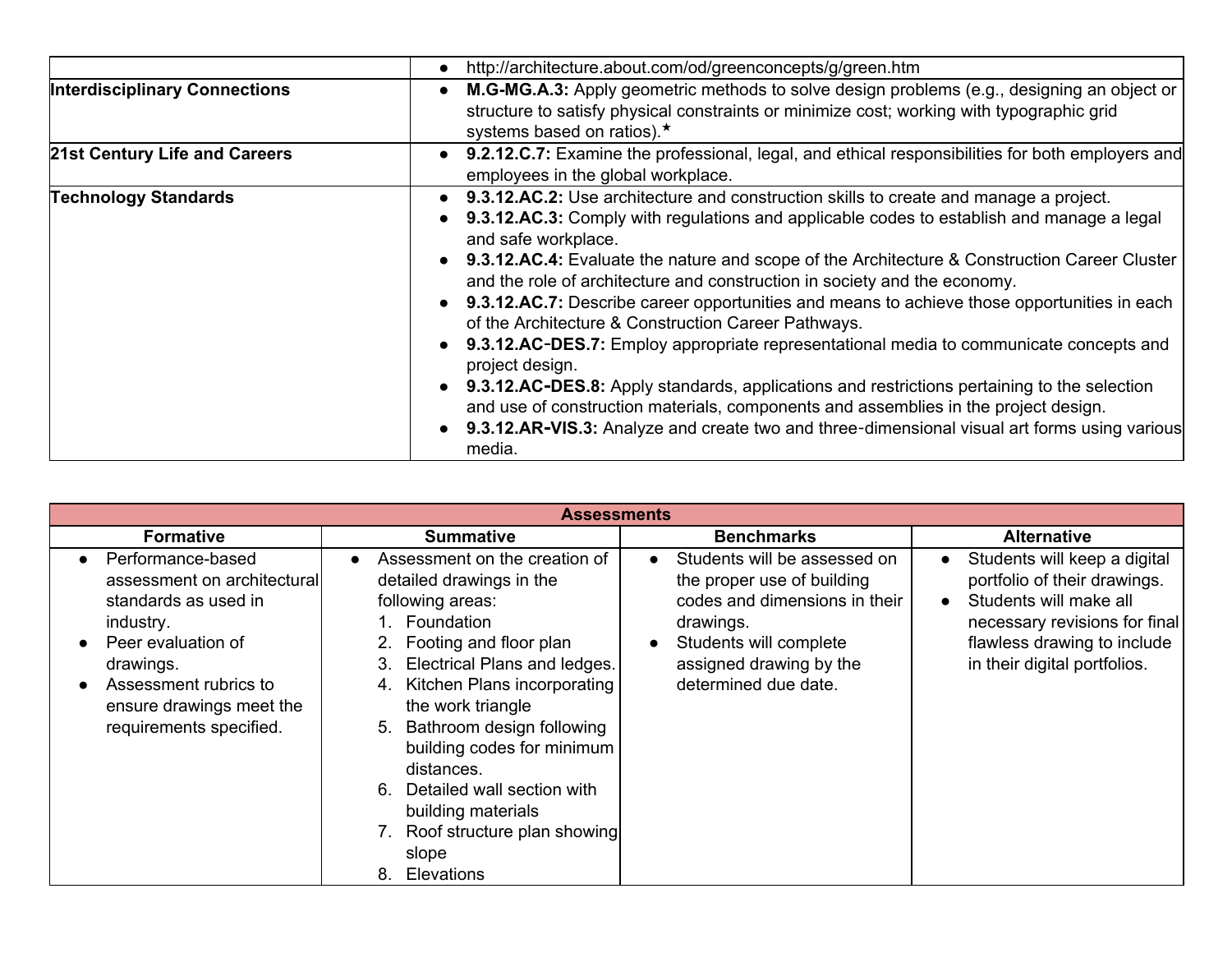| 9. Building to be placed on<br><b>Civil Engineering/Survey</b><br>plot plan assignment. |  |
|-----------------------------------------------------------------------------------------|--|
| 10. Detailed rooms<br>11. Render drawing of building                                    |  |
| Quizzes - Architectural styles,<br>Kitchens, Bathrooms and<br>electrical codes.         |  |

| <b>Modifications</b>                                                                                            |                                                                                                                                                                                                                 |                                                                                                                                                                                                                           |  |
|-----------------------------------------------------------------------------------------------------------------|-----------------------------------------------------------------------------------------------------------------------------------------------------------------------------------------------------------------|---------------------------------------------------------------------------------------------------------------------------------------------------------------------------------------------------------------------------|--|
| <b>English Language Learners</b>                                                                                | <b>Special Education/504</b>                                                                                                                                                                                    | <b>Gifted and Talented</b>                                                                                                                                                                                                |  |
| Step by step instructions with pictures I<br>are provided for learning how to use<br>the architectural program. | Step by step instructions with pictures are<br>provided for learning how to draw each<br>plan.<br>Extended time and reduced work<br>$\bullet$<br>• One on one instructions and review of<br>drawing procedures. | Additional advanced plans are available for<br>extra credit.<br>Students can create original instructions for<br>other students to use in the future.<br>Students can participate in class and real life<br>competitions. |  |

| <b>Engineering Graphics - Honors</b>                                                                                                                                           |                                                                                                                                      |                                                                                                                                                                                                                    |  |  |  |
|--------------------------------------------------------------------------------------------------------------------------------------------------------------------------------|--------------------------------------------------------------------------------------------------------------------------------------|--------------------------------------------------------------------------------------------------------------------------------------------------------------------------------------------------------------------|--|--|--|
|                                                                                                                                                                                | <b>Unit 2: Commercial &amp; Structural Design</b>                                                                                    |                                                                                                                                                                                                                    |  |  |  |
| Time Allotted (days of instruction): 45 days                                                                                                                                   |                                                                                                                                      |                                                                                                                                                                                                                    |  |  |  |
| New Jersey Student Learning Standards (NJSLS)                                                                                                                                  |                                                                                                                                      |                                                                                                                                                                                                                    |  |  |  |
|                                                                                                                                                                                |                                                                                                                                      | • 8.2.12.B.2: Evaluate ethical considerations regarding the sustainability of environmental resources that are used for the design, creation and                                                                   |  |  |  |
| maintenance of a chosen product.                                                                                                                                               |                                                                                                                                      |                                                                                                                                                                                                                    |  |  |  |
|                                                                                                                                                                                | 9.3.12.AC.6: Read, interpret and use technical drawings, documents and specifications to plan a project.                             |                                                                                                                                                                                                                    |  |  |  |
|                                                                                                                                                                                | 9.3.12.AC-DES.6: Apply the techniques and skills of modern drafting, design, engineering and construction to projects.               |                                                                                                                                                                                                                    |  |  |  |
| 9.3.12.AC-DES.7: Employ appropriate representational media to communicate concepts and project design.                                                                         |                                                                                                                                      |                                                                                                                                                                                                                    |  |  |  |
| 9.3.12.AC-DES.8: Apply standards, applications and restrictions pertaining to the selection and use of construction materials, components                                      |                                                                                                                                      |                                                                                                                                                                                                                    |  |  |  |
| and assemblies in the project design.                                                                                                                                          |                                                                                                                                      |                                                                                                                                                                                                                    |  |  |  |
|                                                                                                                                                                                |                                                                                                                                      |                                                                                                                                                                                                                    |  |  |  |
| <b>Essential Questions</b>                                                                                                                                                     | <b>Student Learning Objectives</b><br><b>Activities</b>                                                                              |                                                                                                                                                                                                                    |  |  |  |
| Is building with steel a valid alternative<br>to conventional stick framing?<br>What legal obligations must one<br>consider when designing commercial<br>and community spaces? | Apply design elements for<br>commercial architecture through<br>conceptualization, planning and<br>drawing structures. (M.G-MG.A.3). | Students will create a series of commercial &<br>structural drawings using an architectural<br>modeling program.<br>Students will calculate loads and determine<br>proper support for the weight of the structure. |  |  |  |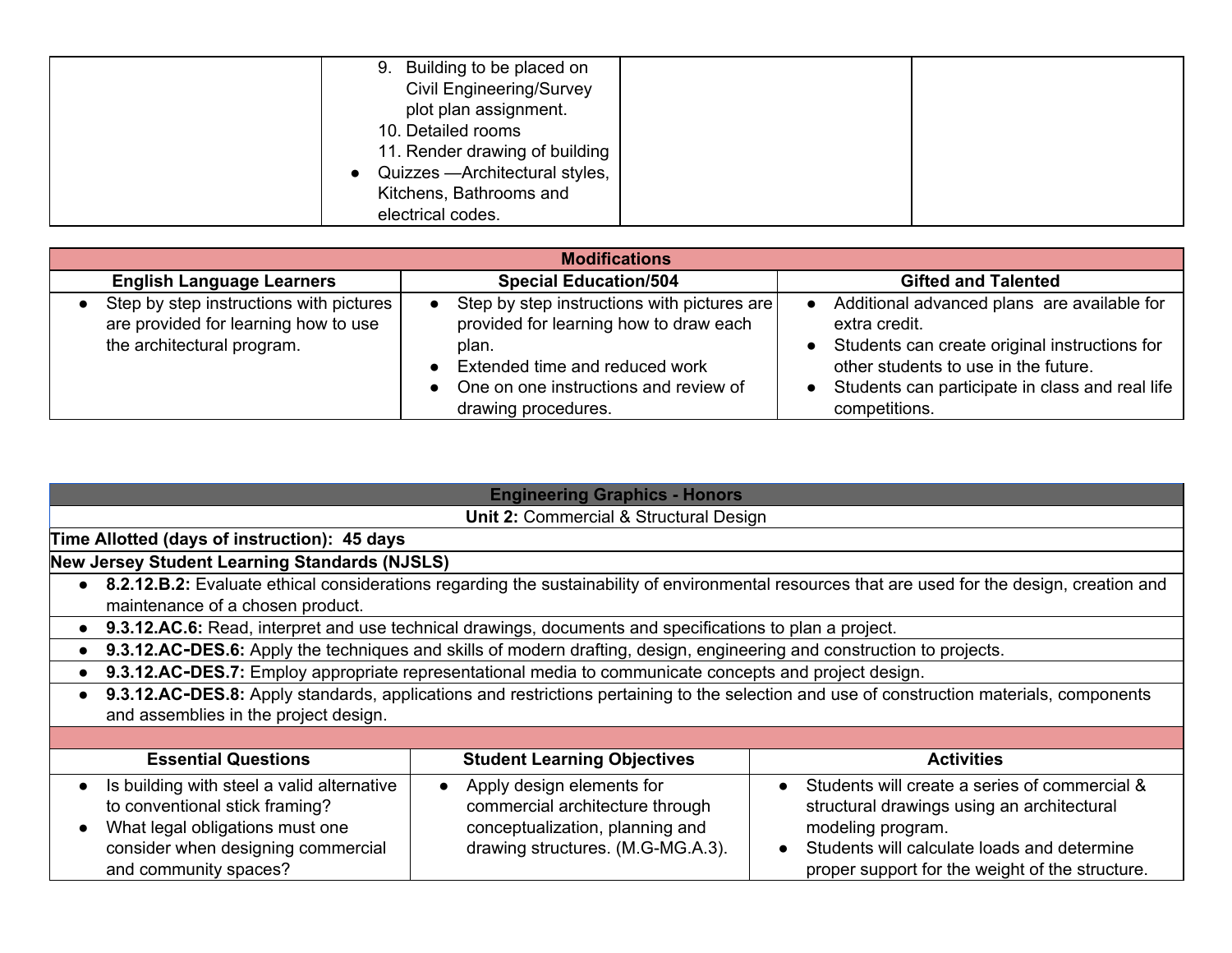| How will the renovation and<br>beautification of community-shared<br>spaces positively impact the residents<br>of the communities?<br>What environmental, and size<br>constraints do engineers face when<br>design commercial structures?<br>Why would planned structures never<br>get built?<br>How are public stadiums designed to | Students will complete structural details exercises<br>Implement a creative approach to<br>designing architecture for public<br>including renderings of interior and exterior<br>spaces. (9.3.12.AC.2) &<br>spaces.<br>$(9.3.12 \text{AC-DES.5})$<br>Students will work independently and with<br>$\bullet$<br>Design public spaces for clients'<br>partners to design structures with given client<br>needs while adding their own<br>requirements.<br>influence to the structure.<br>Students will create advanced survey drawings.<br>$\bullet$<br>$(9.3.12 \text{AC-DES}.3)$<br>Students will develop a model presentation with,<br>Work independently to research,<br>drawings, renderings and a site plan.<br>plan, and develop solutions for                                                                                                                                                                                                                                                                                                                                                                                                                                                                                                                                                                                                                                                                                                                                                                                                                                                                                                                                                                                                                                                                                                                                                                                                                                                                                                               |
|--------------------------------------------------------------------------------------------------------------------------------------------------------------------------------------------------------------------------------------------------------------------------------------------------------------------------------------|-------------------------------------------------------------------------------------------------------------------------------------------------------------------------------------------------------------------------------------------------------------------------------------------------------------------------------------------------------------------------------------------------------------------------------------------------------------------------------------------------------------------------------------------------------------------------------------------------------------------------------------------------------------------------------------------------------------------------------------------------------------------------------------------------------------------------------------------------------------------------------------------------------------------------------------------------------------------------------------------------------------------------------------------------------------------------------------------------------------------------------------------------------------------------------------------------------------------------------------------------------------------------------------------------------------------------------------------------------------------------------------------------------------------------------------------------------------------------------------------------------------------------------------------------------------------------------------------------------------------------------------------------------------------------------------------------------------------------------------------------------------------------------------------------------------------------------------------------------------------------------------------------------------------------------------------------------------------------------------------------------------------------------------------------------------------|
| maximize the experience for all<br>patrons?                                                                                                                                                                                                                                                                                          | community and shared spaces.<br><b>STEAM Activities:</b><br>$(9.3.12 \text{AC-DES.8})$<br>Leadership in Energy and Environmental Design<br>Work cooperatively with a partner to<br>(LEED): Students will demonstrate an<br>$\bullet$<br>design separate spaces that will later<br>understanding of green construction and develop<br>be attached in the completion of a<br>an aptitude for architectural design in the<br>larger project. (9.3.12.AC-DES.2)<br>development of plans, for sustainable design.<br>Draw, and dimension floor plans for<br>Students will choose one commercial architecture<br>community buildings. (9.3.12.AC.1)<br>project from the list below and create a "green"<br>Use architectural software to<br>model of the structure.<br>Green architecture may have many of these<br>generate exterior elevation drawings.<br>$(9.3.12 \text{AC-DES.6})$<br>features:<br>Use architectural software to<br>Ventilation systems designed for efficient<br>0<br>generate renderings of walkthroughs.<br>heating and cooling<br>(9.3.12.AC-DES.7) &<br>Energy-efficient lighting and appliances<br>0<br>Water-saving plumbing fixtures<br>$(9.3.12 \text{AR}-VIS.2)$<br>0<br>Create interior and exterior<br>Landscapes planned to maximize passive<br>0<br>renderings of spaces.<br>solar energy<br>$(9.3.12 \text{AR}-VIS.3)$<br>Alternate power sources such as solar<br>O<br>Complete a professional series of<br>power or wind power<br>drawings to display buildings for<br>Efficient use of space<br>0<br>clients. (9.3.12.AC.6)<br>Optimal location on the land, maximizing<br>0<br>Create a Title page and Design<br>sunlight, winds, and natural sheltering<br>Criteria, abbreviations & General<br>Structural Notes page. (W.11-12.4)<br><b>Enrichment Activities:</b><br>Develop an understanding of Green<br>Convenience Store / Gas Station:<br>$\bullet$<br>building materials and designing for<br>Outside:<br>environmental sustainability.<br>Parking Area<br>0<br>(8.2.12.B.2)<br>Gas Pumps (6-10)<br>0<br>Gas signs<br>0 |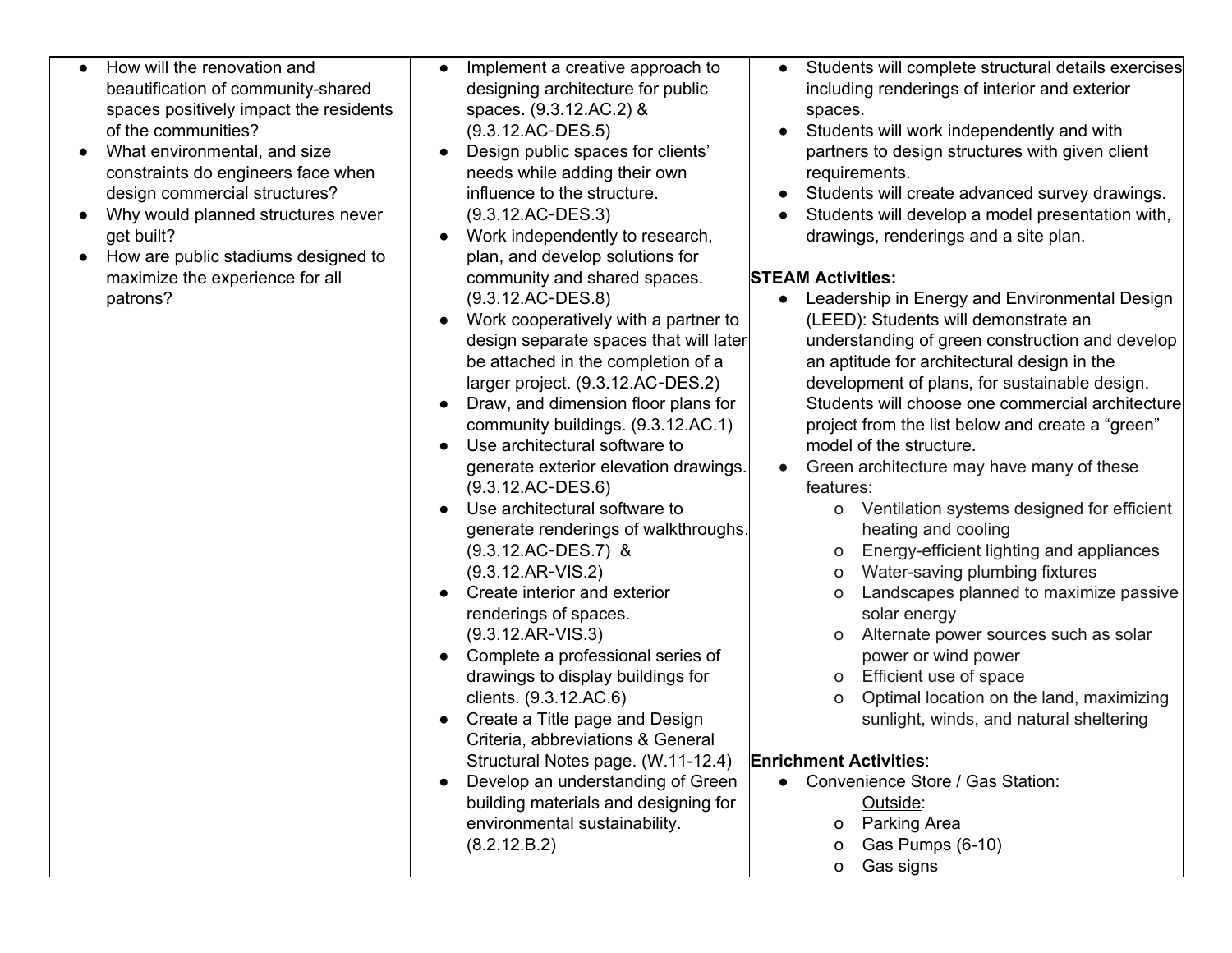| Research the LEED and design and<br>$\bullet$ | Inside:                                    |
|-----------------------------------------------|--------------------------------------------|
| create a "green" model of an                  | Food and Beverage isles<br>o               |
| architectural structure. (HS-ETS1-3)          | <b>Offices</b><br>0                        |
|                                               | Public restrooms (male and female)<br>0    |
|                                               | Handicapped stalls                         |
|                                               | o 2 Exterior Exits                         |
|                                               | Modern Condo: (Modern or Craftsman style)  |
|                                               | One car garage<br>$\mathsf{o}$             |
|                                               | <b>Basement with utilities</b><br>O        |
|                                               | 2 Bedrooms and 2.5 bathrooms<br>0          |
|                                               | Parking areas and walkways<br>o            |
|                                               | <b>Exterior Lighting</b><br>0              |
|                                               | Trees and shrubs<br>$\Omega$               |
|                                               | <b>Community Center:</b>                   |
|                                               | Entry foyer<br>0                           |
|                                               | Offices (2 or 3)<br>0                      |
|                                               | Public restrooms<br>0                      |
|                                               | Handicapped accessibility<br>0             |
|                                               | Party rooms (1 large banquet hall & 2<br>0 |
|                                               | small party rooms)                         |
|                                               | Dance Floor<br>0                           |
|                                               | Gymnasium<br>0                             |
|                                               | Lock rooms (male and female)<br>0          |
|                                               | Bathrooms & showers for each<br>0          |
|                                               | Official's locker room<br>o                |
|                                               | Game room<br>o                             |
|                                               | Exercise room (with equipment)<br>0        |
|                                               | Stadium:<br>$\bullet$                      |
|                                               | Field of your choice<br>$\mathsf{O}$       |
|                                               | Locker rooms for each team<br>0            |
|                                               | Stadium seating<br>o                       |
|                                               | Parking lot<br>o                           |
|                                               | Grand entrance<br>0                        |
|                                               | o Public restrooms (male and female)       |
|                                               | Handicapped stalls                         |
|                                               | College Dorm:                              |
|                                               | o Entry foyer (Desk)                       |
|                                               | Offices (2 or 3)<br>o                      |
|                                               | Public restrooms<br>$\Omega$               |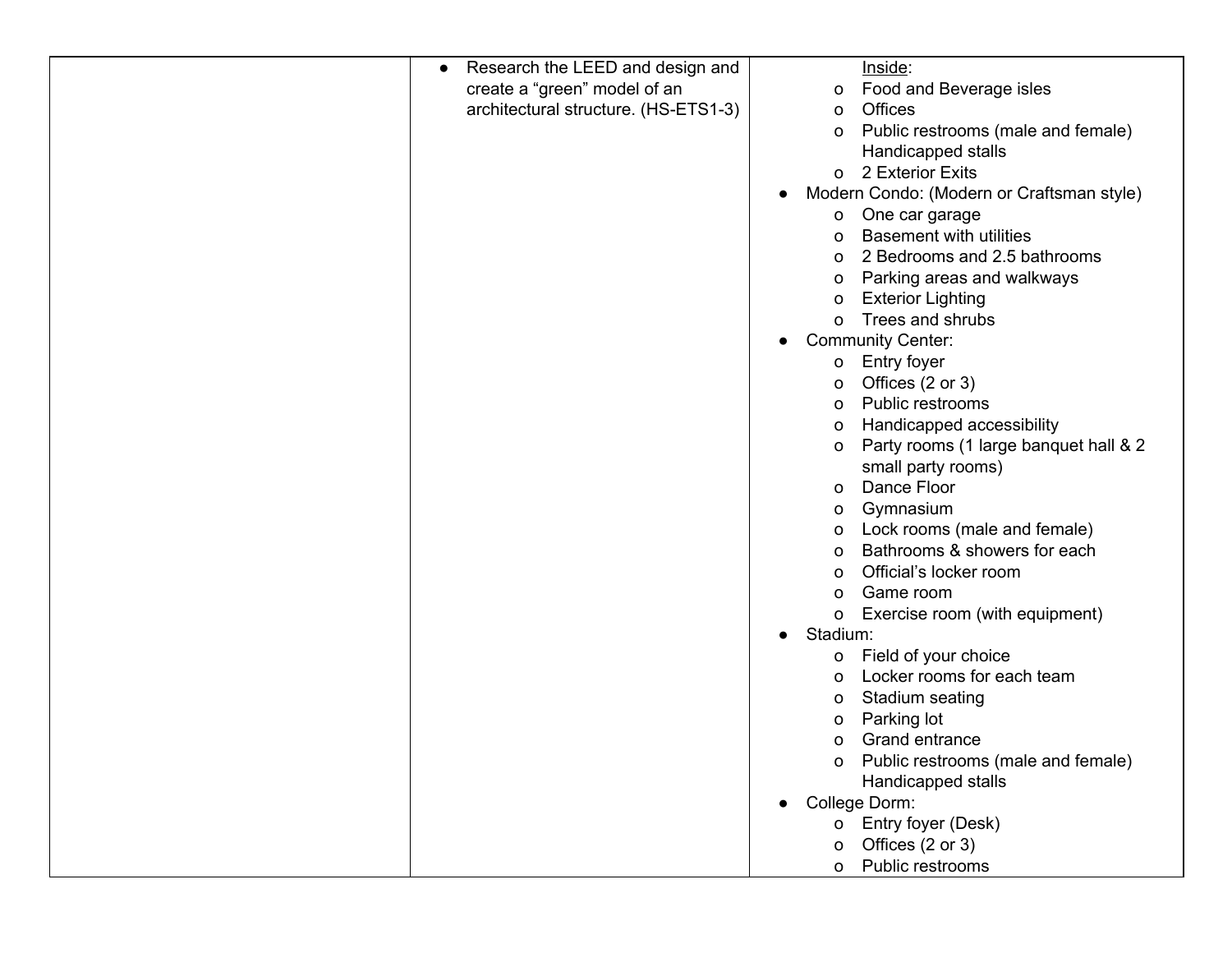|                                      | Handicapped accessibility<br>O                                                                          |  |  |
|--------------------------------------|---------------------------------------------------------------------------------------------------------|--|--|
|                                      | Game room<br>0                                                                                          |  |  |
|                                      | Exercise room (with equipment)<br>0                                                                     |  |  |
|                                      | Dorm suite (With bedrooms and living                                                                    |  |  |
|                                      | spaces)                                                                                                 |  |  |
|                                      | Shared Kitchen and Bathroom                                                                             |  |  |
| <b>Resources/Materials</b>           | Digital Handouts of drawings and procedures.                                                            |  |  |
|                                      | Textbooks: Architecture Residential Drafting and Design                                                 |  |  |
|                                      | Computers with AutoDesk Revit installed                                                                 |  |  |
|                                      | <b>Plotter/Printers</b>                                                                                 |  |  |
|                                      | 3D printer                                                                                              |  |  |
|                                      | Projector and screen                                                                                    |  |  |
|                                      | Calculator                                                                                              |  |  |
|                                      | <b>Rulers</b>                                                                                           |  |  |
|                                      | Foam core                                                                                               |  |  |
|                                      | Balsa wood                                                                                              |  |  |
|                                      | Modeling tools                                                                                          |  |  |
|                                      | <b>Online Resources:</b>                                                                                |  |  |
|                                      | Mr. Shohen's page: http://www.glenridge.org/Page/3606                                                   |  |  |
|                                      | Revitcity: http://www.revitcity.com/index.php                                                           |  |  |
|                                      | Autodesk Seek: http://seek.autodesk.com/                                                                |  |  |
|                                      | House Plans: https://www.houseplans.com/                                                                |  |  |
|                                      | LEED/Green                                                                                              |  |  |
|                                      | http://www.leed.net/                                                                                    |  |  |
|                                      | http://www.greenhomebuilding.com/sustainable_architecture.htm                                           |  |  |
|                                      | http://curriculum.autodesk.com/student/public/Level2/overview/project_id/19                             |  |  |
|                                      | <b>Title Sheet</b>                                                                                      |  |  |
|                                      | http://www.nist.gov/el/nzertf/upload/NZERTF-Architectural-Plans1-June2011.pdf                           |  |  |
|                                      | Green Condo                                                                                             |  |  |
|                                      | http://www.gerdingedlen.com/ge-news/press-releases/article/controller/News/action/detail/item           |  |  |
|                                      | /the-casey-is-the-nations-first-leed-platinum-high-rise-condominium/                                    |  |  |
|                                      | <b>LEED Stadium</b>                                                                                     |  |  |
|                                      | http://www.levisstadium.com/2014/07/stadium-becomes-first-us-venue-kind-earn-leed-gold-cer              |  |  |
|                                      | tification/                                                                                             |  |  |
| <b>Interdisciplinary Connections</b> | <b>Math</b>                                                                                             |  |  |
|                                      | M.G-MG.A.3: Apply geometric methods to solve design problems (e.g., designing an object or<br>$\bullet$ |  |  |
|                                      | structure to satisfy physical constraints or minimize cost; working with typographic grid               |  |  |
|                                      | systems based on ratios).*                                                                              |  |  |
|                                      | <b>English Language Arts</b>                                                                            |  |  |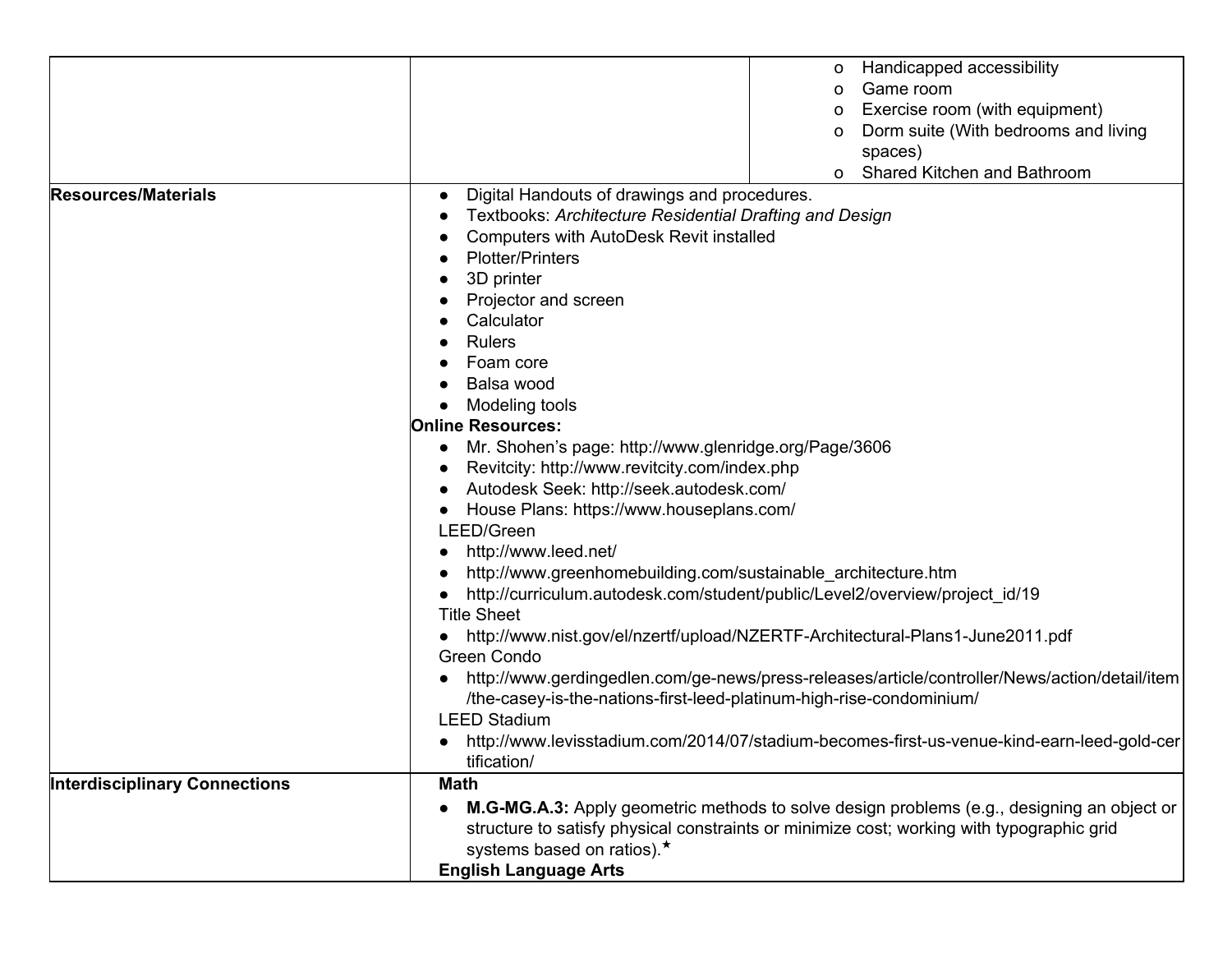|                               | • W.11-12.4: Produce clear and coherent writing in which the development, organization, and<br>style are appropriate to task, purpose, and audience.                                                                                                                                                                                                                                                                                                                                                                                                                                                                                                                                                                                                                                                                                                                               |
|-------------------------------|------------------------------------------------------------------------------------------------------------------------------------------------------------------------------------------------------------------------------------------------------------------------------------------------------------------------------------------------------------------------------------------------------------------------------------------------------------------------------------------------------------------------------------------------------------------------------------------------------------------------------------------------------------------------------------------------------------------------------------------------------------------------------------------------------------------------------------------------------------------------------------|
|                               | <b>Science</b><br><b>HS-ETS1-3:</b> Evaluate a solution to a complex real-world problem based on prioritized criteria<br>and trade-offs that account for a range of constraints, including cost, safety, reliability, and<br>aesthetics, as well as possible social, cultural, and environmental impacts.                                                                                                                                                                                                                                                                                                                                                                                                                                                                                                                                                                          |
| 21st Century Life and Careers | 9.2.12.C.6: Investigate entrepreneurship opportunities as options for career planning and<br>identify the knowledge, skills, abilities, and resources required for owning and managing a<br>business.                                                                                                                                                                                                                                                                                                                                                                                                                                                                                                                                                                                                                                                                              |
| <b>Technology Standards</b>   | 9.3.12.AC.1: Use vocabulary, symbols and formulas common to architecture and<br>construction.<br><b>9.3.12.AC.2:</b> Use architecture and construction skills to create and manage a project.<br>9.3.12.AC-DES.2: Use effective communication skills and strategies (listening, speaking,<br>reading, writing and graphic communications) to work with clients and colleagues.<br>9.3.12.AC-DES.3: Describe the requirements of the integral systems that impact the design of<br>buildings.<br>9.3.12.AC-DES. 5: Identify the diversity of needs, values and social patterns in project design,<br>including accessibility standards.<br>9.3.12.AR-VIS.2 Analyze how the application of visual arts elements and principles of design<br>communicate and express ideas.<br>9.3.12.AR-VIS.3: Analyze and create two and three-dimensional visual art forms using various<br>media. |

| <b>Assessments</b>                                                                                                                                                                                       |                                                                                                                                                                                                                                                                                                                                                                                 |                                                                                                                                                                                       |                                                                                                                                                                                        |
|----------------------------------------------------------------------------------------------------------------------------------------------------------------------------------------------------------|---------------------------------------------------------------------------------------------------------------------------------------------------------------------------------------------------------------------------------------------------------------------------------------------------------------------------------------------------------------------------------|---------------------------------------------------------------------------------------------------------------------------------------------------------------------------------------|----------------------------------------------------------------------------------------------------------------------------------------------------------------------------------------|
| <b>Formative</b>                                                                                                                                                                                         | <b>Summative</b>                                                                                                                                                                                                                                                                                                                                                                | <b>Benchmarks</b>                                                                                                                                                                     | <b>Alternative</b>                                                                                                                                                                     |
| Performance-based<br>assessment on architectural<br>standards as used in<br>industry.<br>Peer evaluation of<br>drawings.<br>Assessment rubrics to<br>ensure drawings meet the<br>requirements specified. | Assessment on the creation of<br>detailed drawings in the<br>following areas:<br>1. Floor plans properly<br>dimensioned exterior walls<br>2. Room tags filled in correctly<br>Elevations produced<br>3.<br>Detailed wall section with<br>4.<br>specifications of materials<br>5. Roof structure plan showing<br>slope<br>6. Survey and plot with<br>specified exterior elements | Students will be assessed on<br>the proper use of building<br>codes and dimensions in their<br>drawings.<br>Students will complete<br>assigned drawing by the<br>determined due date. | Students will keep a digital<br>portfolio of their drawings.<br>Students will make all<br>necessary revisions for final<br>flawless drawing to include<br>in their digital portfolios. |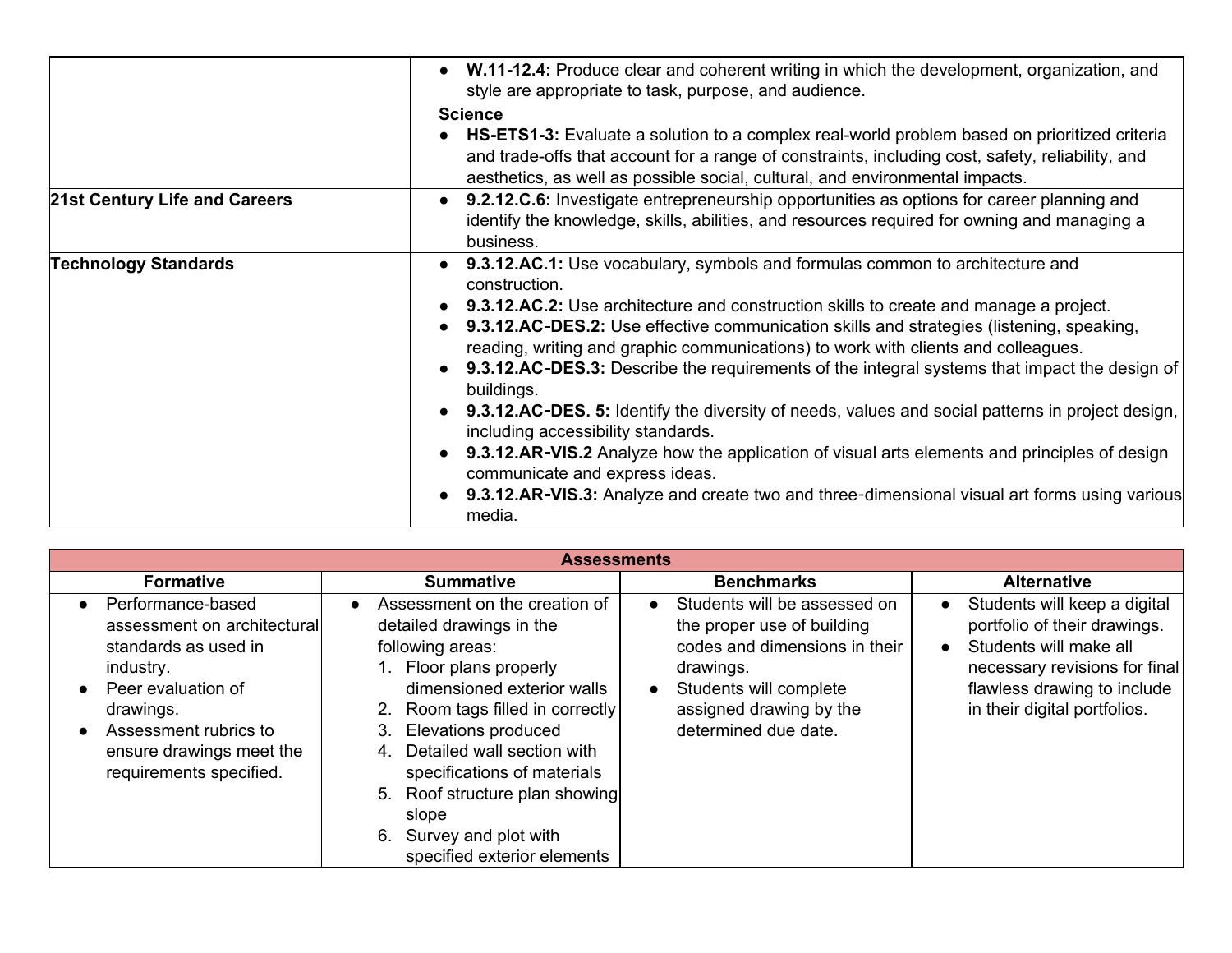| Detailed rooms with            |  |
|--------------------------------|--|
| furnishings and fixtures       |  |
| 8. Render drawing of building  |  |
| interior and exterior spaces.  |  |
| Quizzes — General knowledge    |  |
| quiz on structural vocabulary. |  |

| <b>Modifications</b>                                                                                                       |                                                                                                                                                                                                                              |                                                                                                                                                                                                                           |  |
|----------------------------------------------------------------------------------------------------------------------------|------------------------------------------------------------------------------------------------------------------------------------------------------------------------------------------------------------------------------|---------------------------------------------------------------------------------------------------------------------------------------------------------------------------------------------------------------------------|--|
| <b>English Language Learners</b>                                                                                           | <b>Special Education/504</b>                                                                                                                                                                                                 | <b>Gifted and Talented</b>                                                                                                                                                                                                |  |
| Step by step instructions with pictures<br>$\bullet$<br>are provided for learning how to use<br>the architectural program. | Step by step instructions with pictures are  <br>provided for learning how to draw each<br>plan.<br>Extended time and reduced work<br>$\bullet$<br>One on one instructions and review of<br>$\bullet$<br>drawing procedures. | Additional advanced plans are available for<br>extra credit.<br>Students can create original instructions for<br>other students to use in the future.<br>Students can participate in class and real life<br>competitions. |  |

| <b>Name of Course</b>                                       |                                    |                   |  |  |
|-------------------------------------------------------------|------------------------------------|-------------------|--|--|
|                                                             | Unit 3:                            |                   |  |  |
| Time Allotted (days of instruction):                        |                                    |                   |  |  |
| New Jersey Student Learning Standards (NJSLS)               |                                    |                   |  |  |
|                                                             |                                    |                   |  |  |
|                                                             |                                    |                   |  |  |
|                                                             |                                    |                   |  |  |
|                                                             |                                    |                   |  |  |
| (TO ADD MORE ROWS, RIGHT CLICK AND CHOOSE INSERT ROW BELOW) |                                    |                   |  |  |
|                                                             |                                    |                   |  |  |
| <b>Essential Questions</b>                                  | <b>Student Learning Objectives</b> | <b>Activities</b> |  |  |
| $\bullet$                                                   |                                    | $\bullet$         |  |  |
|                                                             |                                    |                   |  |  |
| <b>Resources/Materials</b>                                  |                                    |                   |  |  |
| <b>Interdisciplinary Connections</b>                        |                                    |                   |  |  |
| 21st Century Life and Careers                               |                                    |                   |  |  |
| <b>Technology Standards</b>                                 |                                    |                   |  |  |

| ASS.<br>ssments                                                   |  |  |  |
|-------------------------------------------------------------------|--|--|--|
| Alternative<br>Formative<br><b>Benchmarks</b><br>iummativc<br>лге |  |  |  |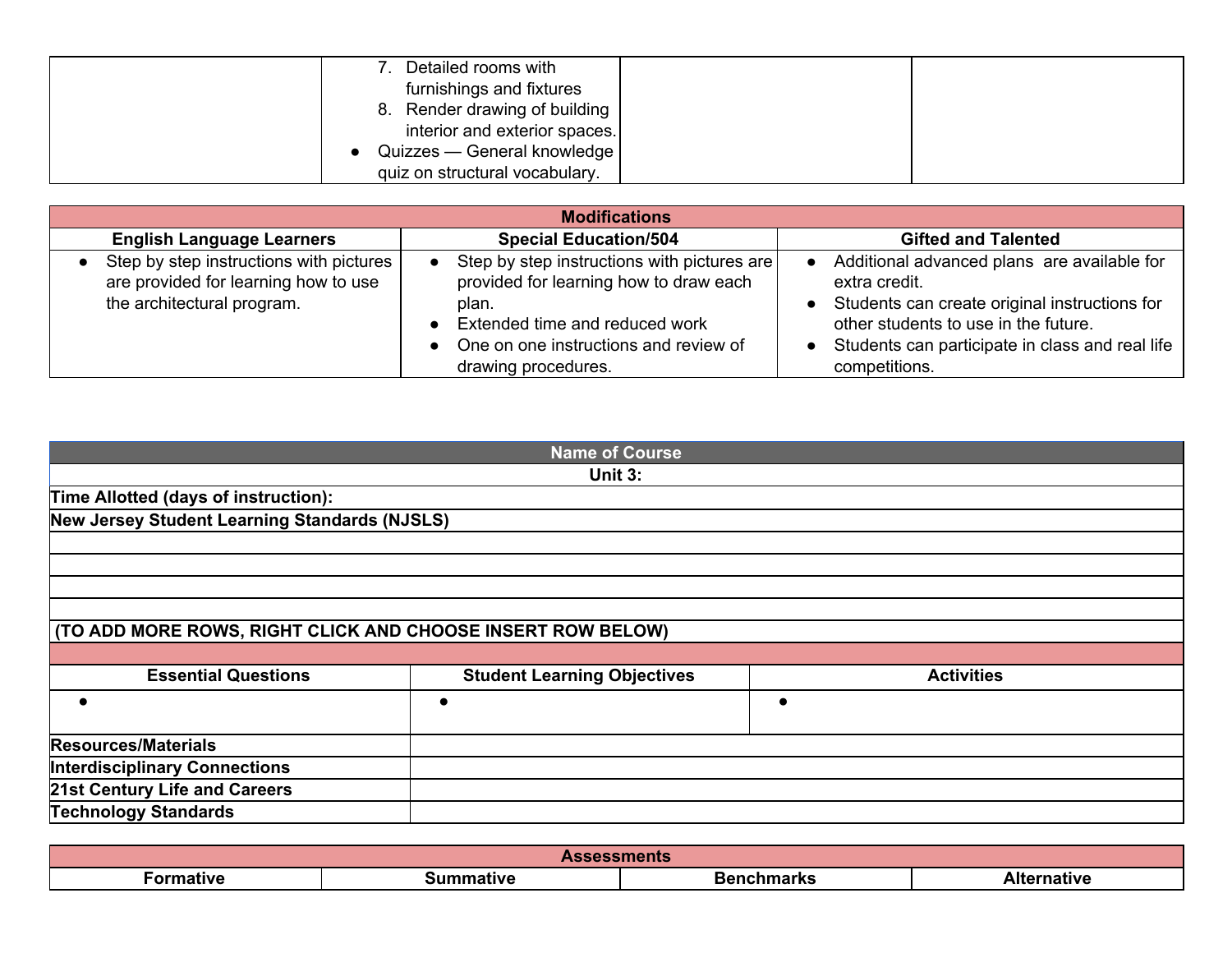|--|

| <b>Modifications</b>             |                              |                            |  |
|----------------------------------|------------------------------|----------------------------|--|
| <b>English Language Learners</b> | <b>Special Education/504</b> | <b>Gifted and Talented</b> |  |
|                                  |                              |                            |  |

|                                                             | Name of Course                     |                   |
|-------------------------------------------------------------|------------------------------------|-------------------|
|                                                             | Unit 4:                            |                   |
| Time Allotted (days of instruction):                        |                                    |                   |
| New Jersey Student Learning Standards (NJSLS)               |                                    |                   |
|                                                             |                                    |                   |
|                                                             |                                    |                   |
|                                                             |                                    |                   |
|                                                             |                                    |                   |
| (TO ADD MORE ROWS, RIGHT CLICK AND CHOOSE INSERT ROW BELOW) |                                    |                   |
|                                                             |                                    |                   |
| <b>Essential Questions</b>                                  | <b>Student Learning Objectives</b> | <b>Activities</b> |
| $\bullet$                                                   |                                    | О                 |
| <b>Resources/Materials</b>                                  |                                    |                   |
| <b>Interdisciplinary Connections</b>                        |                                    |                   |
| 21st Century Life and Careers                               |                                    |                   |
| <b>Technology Standards</b>                                 |                                    |                   |

| <b>Assessments</b>                                                            |  |  |  |  |
|-------------------------------------------------------------------------------|--|--|--|--|
| <b>Benchmarks</b><br><b>N</b> te<br>ternative<br>Formative<br><b>ummative</b> |  |  |  |  |
|                                                                               |  |  |  |  |

| <b>Modifications</b>                                                                    |  |  |  |
|-----------------------------------------------------------------------------------------|--|--|--|
| <b>Gifted and Talented</b><br><b>Special Education/504</b><br>English Language Learners |  |  |  |
|                                                                                         |  |  |  |

| <b>Name of Course</b>                         |  |
|-----------------------------------------------|--|
| Unit $5:$                                     |  |
| Time Allotted (days of instruction):          |  |
| New Jersey Student Learning Standards (NJSLS) |  |
|                                               |  |